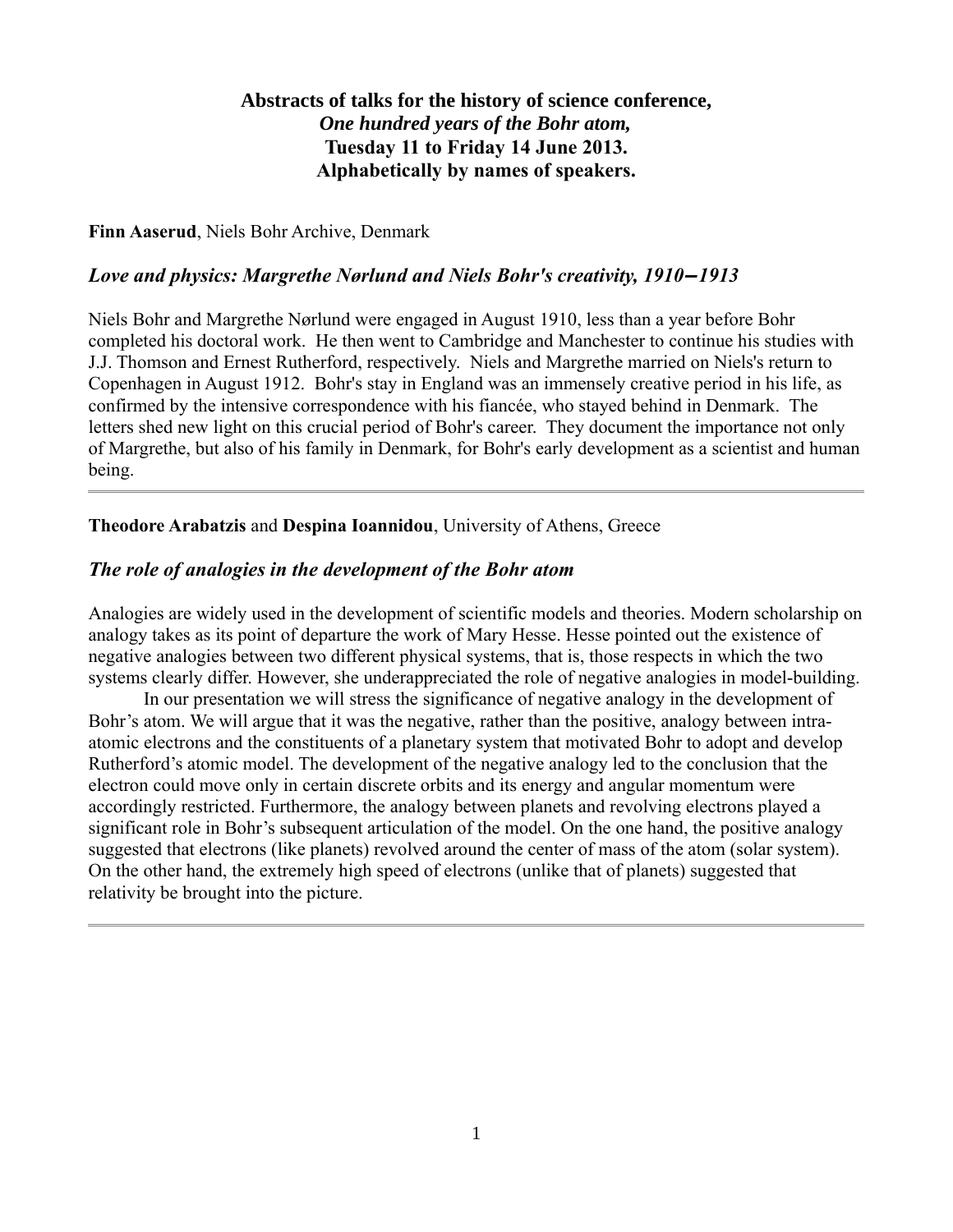#### **Luis Boya**, University of Zaragoza, Spain

## *Arnold Sommerfeld and Niels Bohr: comparison of the schools at Munich and Copenhagen at the time of the Old Quantum Theory*

A comparative study is presented of the two main centres in which the Old Quantum Theory, 1913– 1925, was developed: the Munich school with A. Sommerfeld and the Copenhagen school with N. Bohr. The later was mainly based in the correspondence principle, the second on application of strict mathematical quantization rules; the comparison covers several items, including selection rules for forbidden lines.

#### **Enric Pérez Canals** and **Blai Pie Valls**, University of Barcelona, Spain

#### *Ehrenfest's adiabatic hypothesis in Bohr's quantum theory*

It is widely known that Paul Ehrenfest formulated and applied his adiabatic hypothesis in the early 1910's. Niels Bohr, in his first attempt to construct a quantum theory in 1916, used it for fundamental purposes in a paper which he decided not to publish after having received the new results by Sommerfeld in Munich. Two years later, Bohr published *On the Quantum Theory of Line Spectra*. There, the adiabatic hypothesis played an important role, although it appeared with another name: the *principle of mechanical transformability*. In subsequent variations of his theory, Bohr never suppressed this principle completely; in the final version before the rise of Quantum Mechanics, in a paper of 1924, it was called *principle of the existence and permanence of the quantum numbers*.

In our paper we will describe and analyze the role of Ehrenfest's principle in the work of Bohr, before the emergence of Quantum Mechanics. We will also consider how Ehrenfest faced Bohr's uses of his most celebrated contribution to quantum theory, as well as its wide distribution after Bohr's intervention.

**N.D. Hari Dass**, Chennai Mathematical Institute; CQIQC, IISc, India

## *The Superposition Principle in Quantum Mechanics ‒ did the rock enter the foundation surreptitiously?*

The superposition principle forms the backbone of Quantum Theory. The resulting linear structure of quantum theory is structurally so rigid that tampering with it has serious, seemingly unphysical, consequences. This principle has also met the stringent tests at the highest available accelerator energies. Is this aspect of quantum theory forever then ?

The present work is an attempt to understand the attitude of the founding fathers towards this principle. It appears as if they accepted it without debating to the same excruciating degree as they did many interpretational aspects.

As a first attempt, I am looking carefully into the proceedings of the 1927 Solvay Meeting. In my talk I shall present these aspects along with some speculations about possible ways of escaping linearity.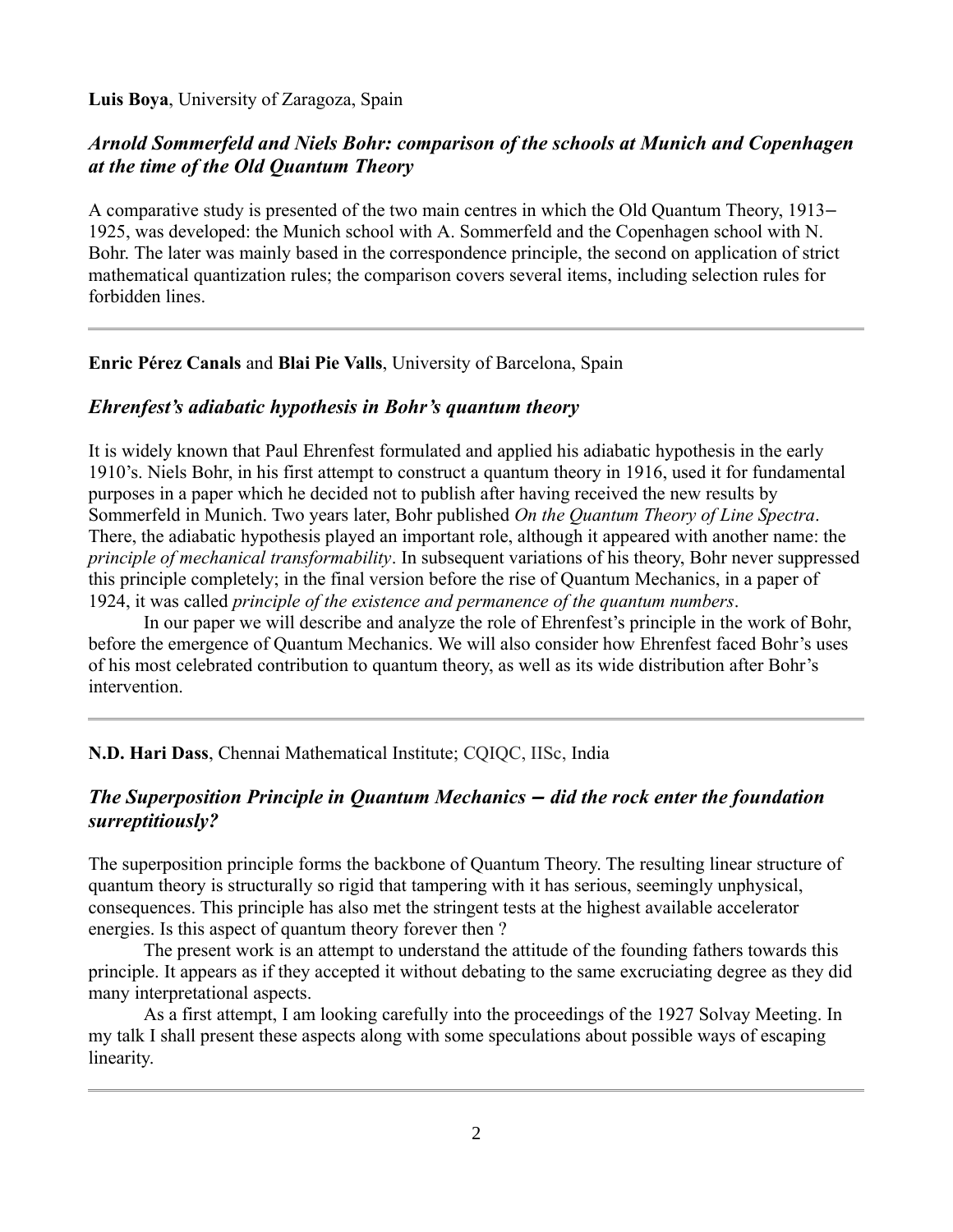#### **Jeroen van Dongen**, Utrecht University, Holland

## *Communicating the Heisenberg relations: Niels Bohr and the forgotten Einstein-Rupp experiments*

In 1926, Albert Einstein collaborated with Emil Rupp on a set of experiments that were to probe the wave versus particle nature of light. The experiments have now been forgotten, even though their history is quite surprising: after it was established that Rupp had committed fraud, they have been eradicated from the collective memory of the physics community. Niels Bohr is one of the physicists who was closely following the development of these experiments, and proposed his own interpretation of them to Einstein using Heisenberg's new relations; yet, he would not mention them in his later reminiscenses on discussions with Einstein. In this talk, I will discuss the Einstein-Rupp experiments, their interpretationby Bohr and their role in the discussions between Bohr and Einstein.

**Anthony Duncan**, University of Pittsburgh and **Michel Janssen**, University of Minnesota, U.S.A.

### *Stark contrasts between the old and the new quantum theory*

We compare the treatments of the Stark effect in hydrogen in the old and the new quantum theory as given by Kramers in his 1919 dissertation and by Schrödinger in the third of his 1926 papers on wave mechanics, respectively. The two derivations are very similar, reflecting the close connection between the Schrödinger equation and the classical Hamilton-Jacobi equation central to the old quantum theory. Yet there are also important differences. In addition to the Bohr-Sommerfeld quantum conditions, the old quantum theory requires some artificial and physically not well motivated further restrictions on which orbits and which transitions between orbits are allowed. In wave mechanics, the quantum conditions emerge naturally and there is no need for any further special assumptions. We investigate which elements of the old quantum theory survived in the transition to the new quantum theory and which elements did not.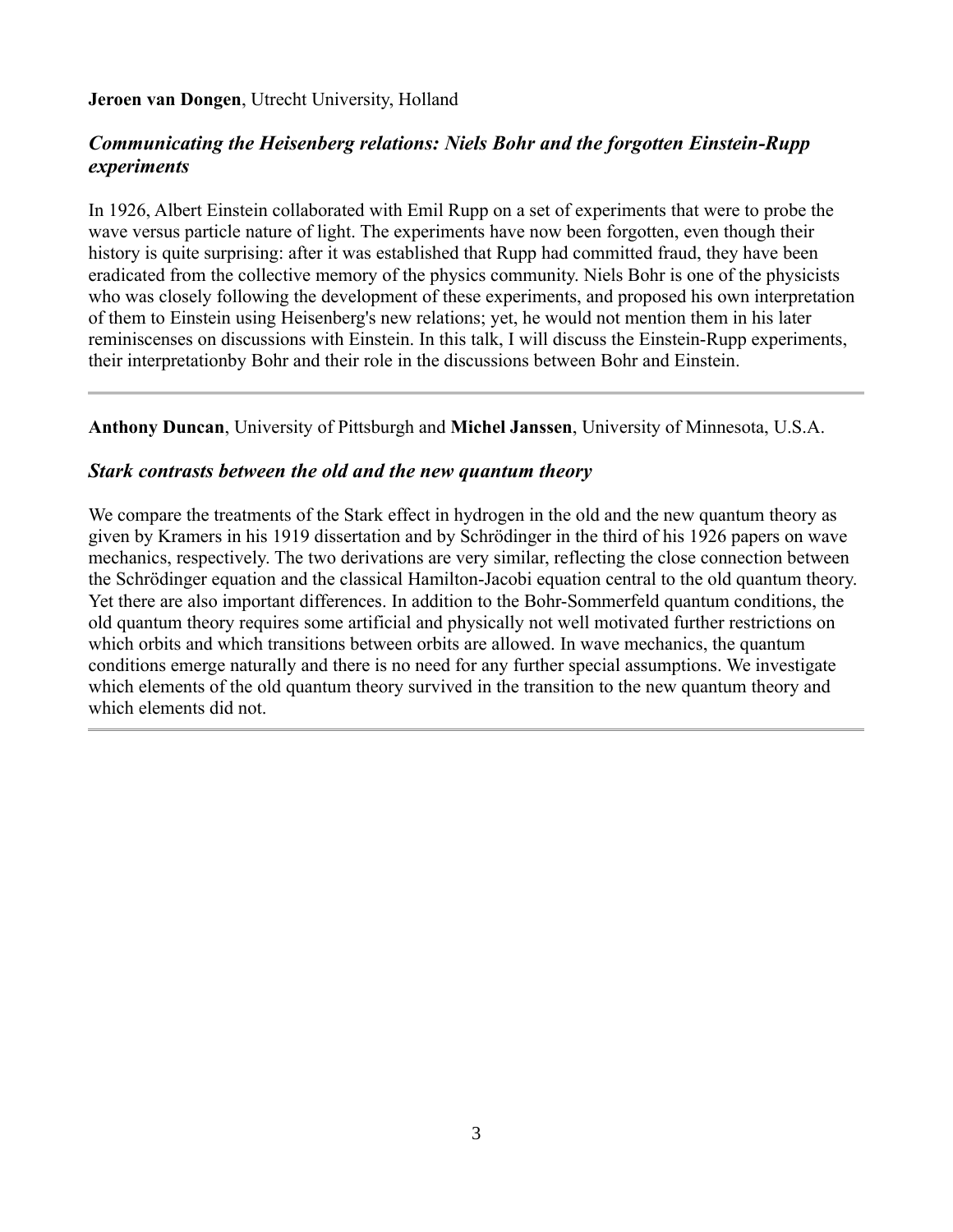# *Extending Bohr: Sommerfeld's early atomic theory, 1913-1916*

Arnold Sommerfeld's response to Bohr's atomic model is reviewed from the perspective of Sommerfeld's personal research agenda. He admired Bohr's derivation of the Rydberg formula for hydrogen but was otherwise critical about the model. In 1913, Sommerfeld attempted to explain the recently discovered Paschen-Back-effect by generalizing Lorentz's classical theory of the Zeeman effect. The discovery of the splitting of spectral lines in an electric field (Stark effect) entered his agenda as another challenge. In both cases the classical approaches finally failed, so that Sommerfeld resorted to Bohr's model as an alternative. He extended Bohr's model by quantizing both the azimutal and radial motion of the electron around the nucleus. In the non-relativistic case he recovered Bohr's Rydberg formula (now with a sum of two quantum numbers instead of a single one as in Bohr's model); in the relativistic case he obtained what became known as the fine-structure-formula. Although the development from the Bohr- to the Bohr-Sommerfeld-theory has been the subject of detailed historical accounts, the dynamics of this process appears in a new light when described mainly from the perspective of Sommerfeld's private and professional correspondence.

## **Ernst Peter Fischer**, Heidelberg, Germany

## *A Romantic Understanding of Atoms: Bohr's success in a new perspective*

Bohr´s conception of an atom contains elements that philosophers refer to as romantic and this will come as a surprise for scientists. For the romantics who responded to the ideas of enlightment around 1800 there is no structure of things. For them there is only a field of action. The potential is considered more real than the actual and romantic scientists generate their own vision of the universe and its constituents exactly as artists create a piece of art. A romantic can mould things as he likes and they come into being as a result of his artistic activity. Romantics are opposed to any view which tries to represent reality as having some kind of form which can be studied, written down and communicated to others. From the romantic point of view Nature has to be given a form to be understood. If one adds all this up it becomes obvious that Bohr´s atom is a romantic creation something that should be taken into account when writing the history of science.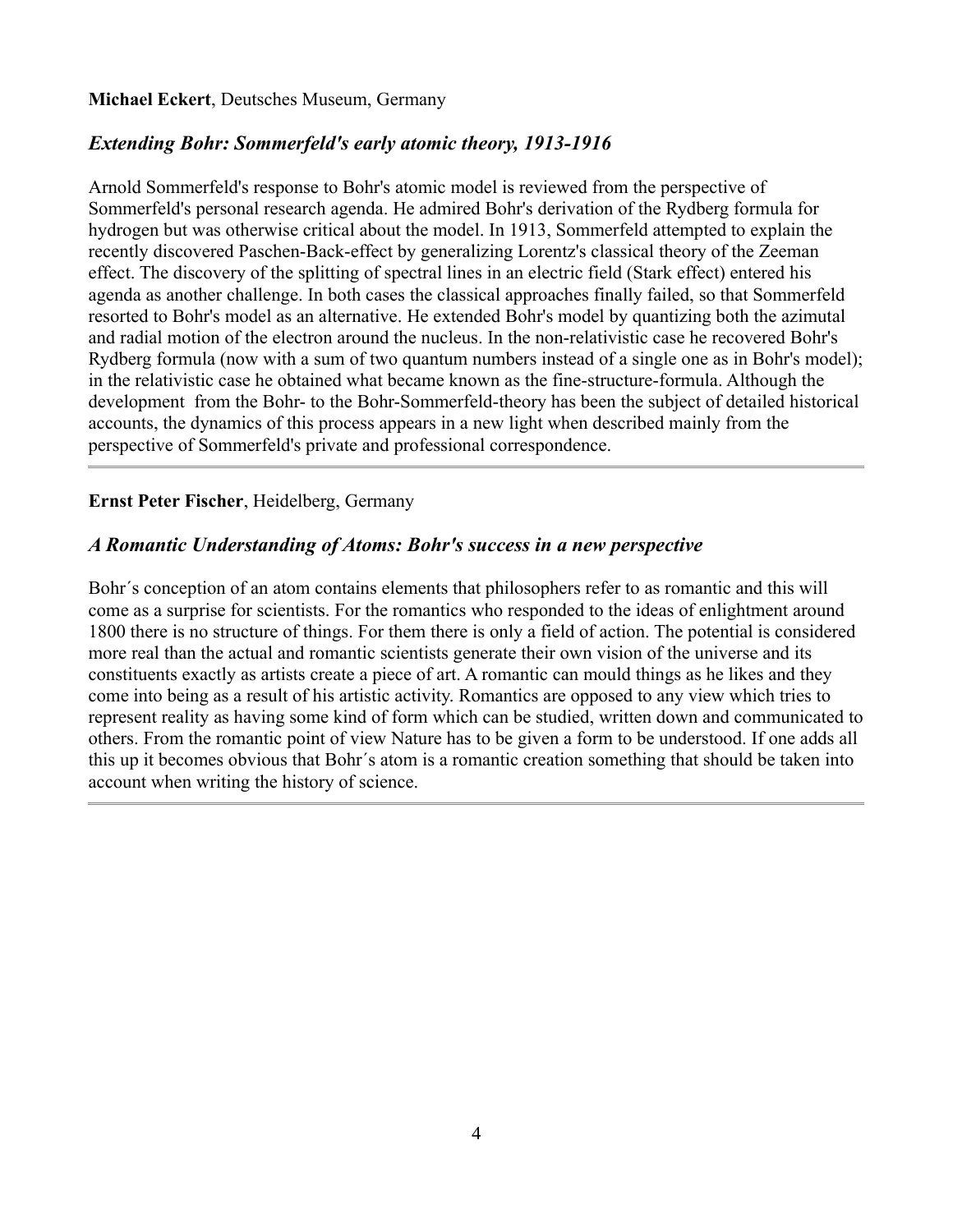#### **Karl Grandin**, Royal Academy of Science, Sweden

## *Niels Bohr as seen from a Swedish perspective*

Niels Bohr made several crucial contributions to the development of physics in the 20<sup>th</sup> century, not only through his scientific publications but also through establishing the important environment for international collaboration at the institute at Blegdamsvej. In this talk I will investigate Bohr's activities from a Scandinavian perspective, especially Bohr as seen from the Swedish perspective. Besides all his other important activities Bohr took an active interest throughout his career in the local promotion of the physical sciences. Bohr as seen from a Swedish perspective might then not only satisfy the local historical interest in the matter, but also add elements to the understanding of Bohr's work by taking the Scandinavian connection into consideration. There is a story from the Second Scandinavian Congress of Mathematicians in Copenhagen in 1911, when the Swedish theoretical physicist C.W. Oseen came into contact with Niels Bohr and subsequently supported Bohr in obtaining a professorship and discussing how to strengthen physics in Denmark and Sweden. Later on Bohr was even offered to become a member of the physics Nobel committee. The Scandinavian element is even more pronounced after the war through for instance discussions of the peaceful uses of nuclear energy with the Swedish Prime Minister Tage Erlander and the establishment of Nordita.

### **Thiago Hartz** and **Olival Freire Jr**., Federal University of Bahia, Brazil

### *Uses and appropriations of Niels Bohr's ideas about quantum field measurements (1935‒ 1965)*

Niels Bohr and Léon Rosenfeld published in 1933 a renowned article showing the consistency of the quantum theory of the electromagnetic field. This article was largely analyzed in the history of science literature; however, this literature broadly fails in noticing the existence, between 1935 and 1965, of many debates occurred outside Copenhagen which were completely influenced by Bohr's 1933 ideas.

In our work, we analyze two of these debates. The first one, happened in 1938, was triggered by Matvei Bronstein and Jacques Solomon's attempts to extend Bohr's ideas to the gravitation field case. The resistance they found was related to the legitimacy of Bohr's approach to quantum field theory. On the other hand, the second debate, happened in 1962, at a moment when Bohr's ideas were already firmly established, was a dispute about the appropriation of Bohr's ideas by Bryce DeWitt and other young physicists, and Rosenfeld's reaction in defense of Bohr's original purposes. In these debates, there were uses, defenses, criticisms, and appropriations of Bohr's ideas, and there was no general agreement. Thus, controversies were engendered. In describing and analyzing them we are interested in outlining the large influence of Bohr's ideas in the history of quantum field theory.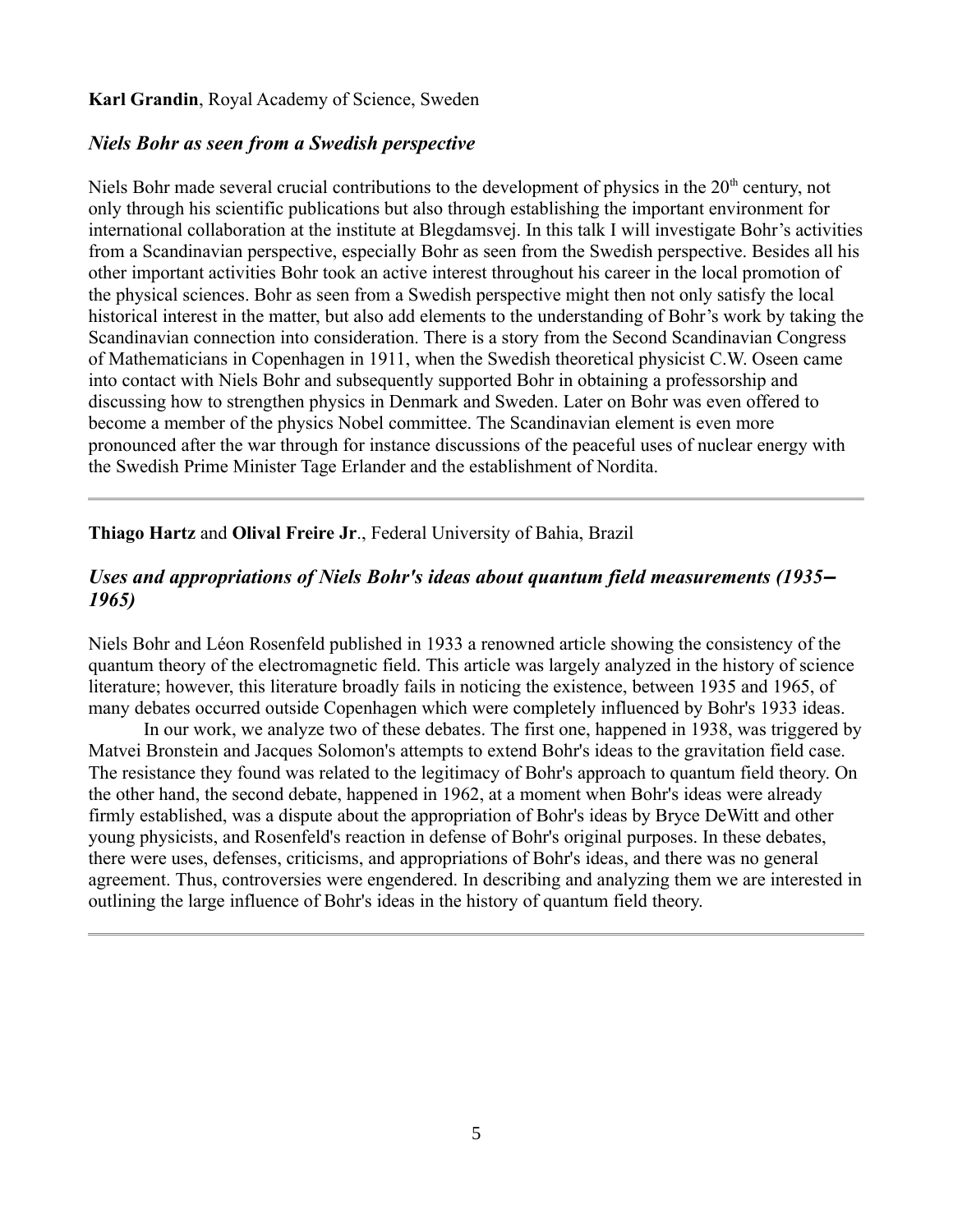### **PUBLIC LECTURE LAUNCHING THE CONFERENCE**

**J.L. Heilbron**, emeritus professor of history at the University of California, Berkeley

### *"My courage is ablaze so wildly": Niels Bohr en route to his quantum atom*

Among Einstein's reactions to Bohr's quantum atom was amazement at the courage of the young man who put it forward. Material from the Bohr family archives soon to be published indicates the psychological source of his courage and the support system that maintained it. Of special value are the many letters to his fiancée, Margrethe Nørlund, dating from Bohr's postdoctoral sojourn in England in 1911/12, during which he began his struggle to quantize Rutherford's nuclear model. The new material also helps to explain why Bohr felt it desirable, and even necessary, to ground the quantum condition defining his atom in four conflicting ways. The explanation invokes considerations outside of physics and invites a deeper inquiry into Bohr's unusual mental makeup.

**Dieter Hoffmann**, Max Planck Institute for History of Science, Germany

## *The relationship between Niels Bohr and Max Planck*

For Niels Bohr Max Planck was not only "the scientist who has created the foundation on which we all are working", but also a man, "who has always shown [me] warm friendship". Both were for Bohr "one of the richest sources of pleasure und encouragement" during his whole life. The personal relationship between Bohr and Planck started just after WWI, when Bohr congratulated his Berlin colleague for winning the Nobel prize, and lasted until Planck's death in 1947.Their discussions focused less upon specific scientific problems than upon a wide range of general questions, in particular the procedure by which the Planck Medal was awarded. The talk will give a detailed description of the relations between these two pioneers of quantum theory, embedded in the scientific and social developments of the times.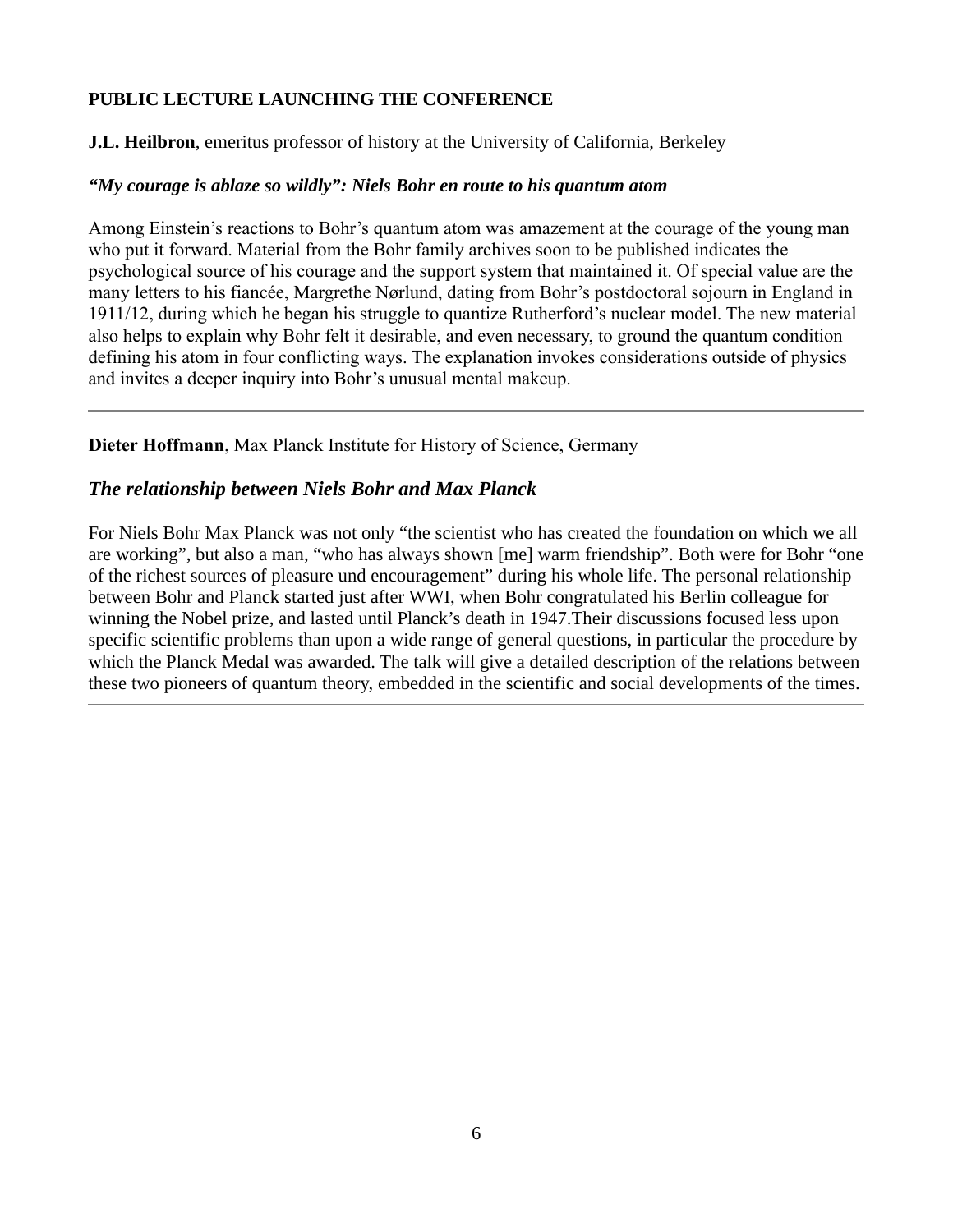**Giora Hon**, University of Haifa, Israel, and **Bernard R. Goldstein**, University of Pittsburgh, U.S.A.

## *Constitution, Structure, System, and Model: Imagining the Atom – An Early Twentieth-Century Story*

We focus on Niels Bohr's use of the term "model" in 1913. The title of his trilogy, "On the Constitution" of Atoms and Molecules", contrasts with that of Ernest Rutherford's experimental paper of 1911, "The Scattering of alpha and beta Particles by Matter and the Structure of the Atom", and that of Joseph J. Thomson's theoretical paper of 1904, "On the Structure of the Atom." Yet, in the very opening paragraph of his trilogy, Bohr identified what he called Rutherford's theory with an "atom-model". We ask, how does this usage differ from previous usages of model and other similar terms such as those that were invoked by Joseph Larmor ("model", 1900), Jean Perrin ("constitution", and "hypothèse", 1901), Ludwig Boltzmann (essay on "model", 1902), Lord Kelvin ("model", 1904), Hantaro Nagaoka ("system", and "mechanical analogy", 1904)? We compare these usages with those of leading physicists in the late nineteenth century. The historical evidence indicates that Bohr's usage in 1913 was unusual at the time (and unexplained), but his invocation of model had far-reaching consequences for the introduction of modeling into science in general and physics in particular. We examine the different usages of "constitution", "structure", "system", and "model" in describing the atom, and consider their philosophical presuppositions.

**Martin Jähnert**, Max Planck Institute for the History of Science, Berlin.

## *The Correspondence Principle in Practice: Its Spread and Use in the Old Quantum Theory*

Writing to Arnold Sommerfeld in 1922 Niels Bohr complained that: "[i]n the last years [...] my attempts to develop the principles of quantum theory […] were met with very little understanding." Looking for the correspondence principle as one of these principles in papers submitted by physicists outside of Copenhagen, one finds indeed that prior to 1922 physicists made little use of Bohr's idea. From 1922 onwards, however, the principle dispersed into the wider networks of quantum theory. Physicists in research centers in Europe and the US started to incorporate Bohr's principle into their work and used the principle in different ways, sometimes far removed from Bohr's use of it in atomic spectroscopy.

In my talk I will discuss how physicists suddenly became interested in this idea, which Bohr's writings had been promoting publicly since 1918. I will show how they came to an understanding of the correspondence principle in its core elements, while introducing it to new research fields and developing it in different directions depending on their research strategies. I will study this process by looking in particular at the work of James Franck and Friedrich Hund on the Ramsauer effect in 1922, which shows the complex interrelation of the developing understanding of a new phenomenon and the use of the correspondence idea in a new conceptual context.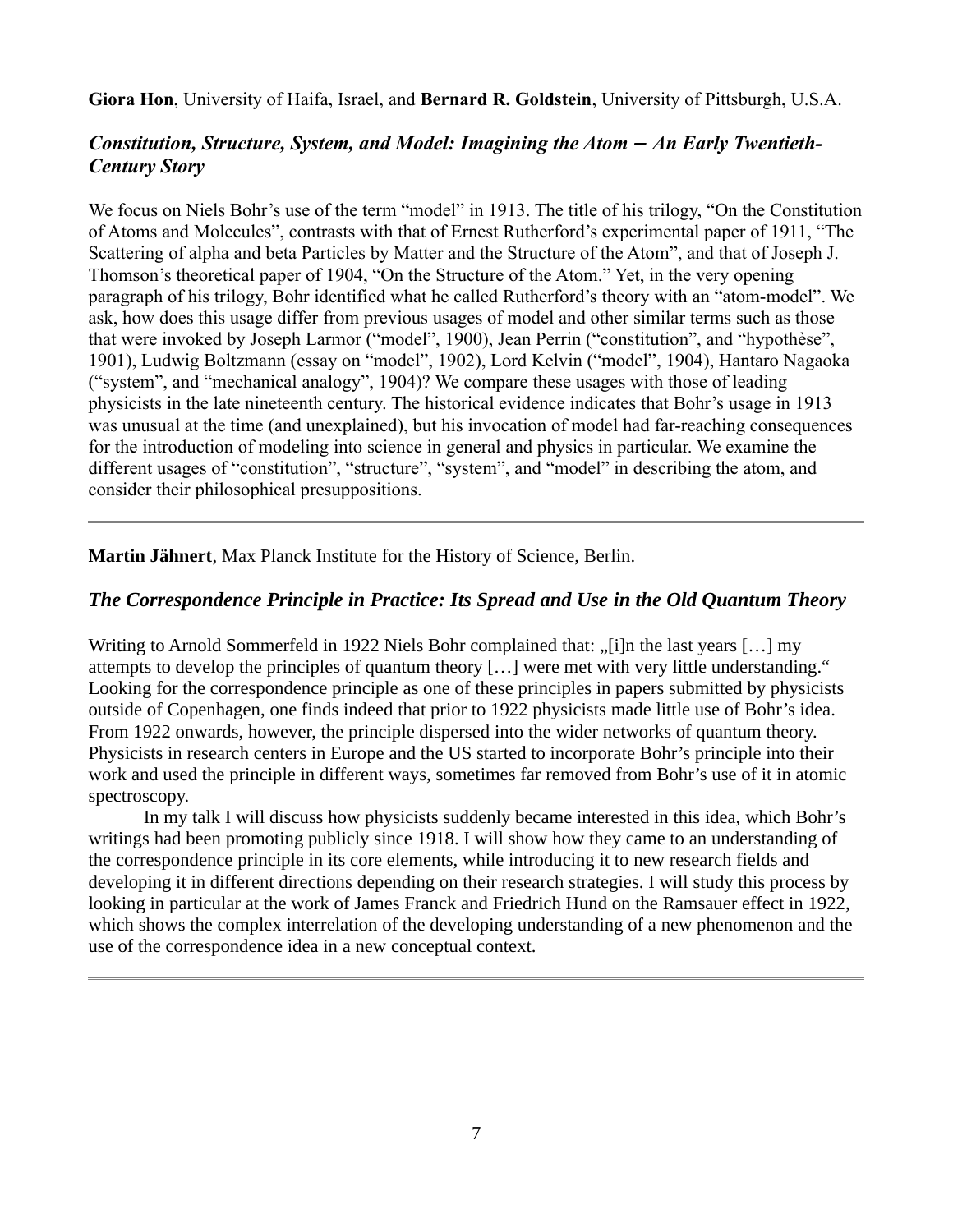#### **Shaul Katzir**, Tel Aviv University, Israel

### *Manchester at war: Rutherford, Bohr, submarine detection and atomic spectra*

In October 1914 Bohr arrived for a second long stay in England, this time as a reader in Rutherford's physics department at Manchester University. While Bohr continued with his theoretic research on the atom, Rutherford had to virtually stop his experimental research on the subject. Instead he dedicated his time for searching means to detect submarines. With former (British) students he carried out classified research in a water tank at the basement of the physics building. Bohr, a neutral citizen, could hardly miss the war research, but did not participate. He, rather, formed a bridge between Rutherford and German scientists informing the former about developments in the study of the atom. Using Rutherford's classified correspondence, I will discuss his work during Bohr's two years tenure in Manchester, Bohr's role at the place, and Rutherford's ambivalence towards the war research. On the one hand he regretted that British scientists could not devote their "attention to the pure science problems." On the other he acknowledged the potential contribution of scientists to the war effort, and helped in their mobilization.

#### **Henrik Knudsen**, University of Aarhus, Denmark

## *Pursuing common cultural ideals: Niels Bohr, neutrality, and international scientific collaboration during the inter-war period*

During the 1920s Niels Bohr's new institute of theoretical physics in Copenhagen rose to prominence as an international center of excellence attracting many of the finest talents from the new generation of young physicists. The talk addresses Bohr's ideals and ideas about international scientific collaboration, and links them to the internationalist policy of science and culture that was cultivated and spearheaded by the Danish government and the country's social-liberal intellectual elite in the wake of the First World War. This new policy of science was institutionalized in 1919 with the creation the Rask-Ørsted Foundation and carefully designed to help bridge the emerging cultural divide between the victors and losers of the war and to rebuild the traditions of international scientific collaboration. Bohr's attempts to counter the totalitarian threats of the 1930's by interpreting the cultural and intellectual history of Denmark on the basis of these internationalist cultural ideals are also discussed. Parallels are drawn between these efforts to construct an anti-totalitarian, open-minded, and pluralist cultural-political identity and Bohr's own successful practice as a transnational institution builder.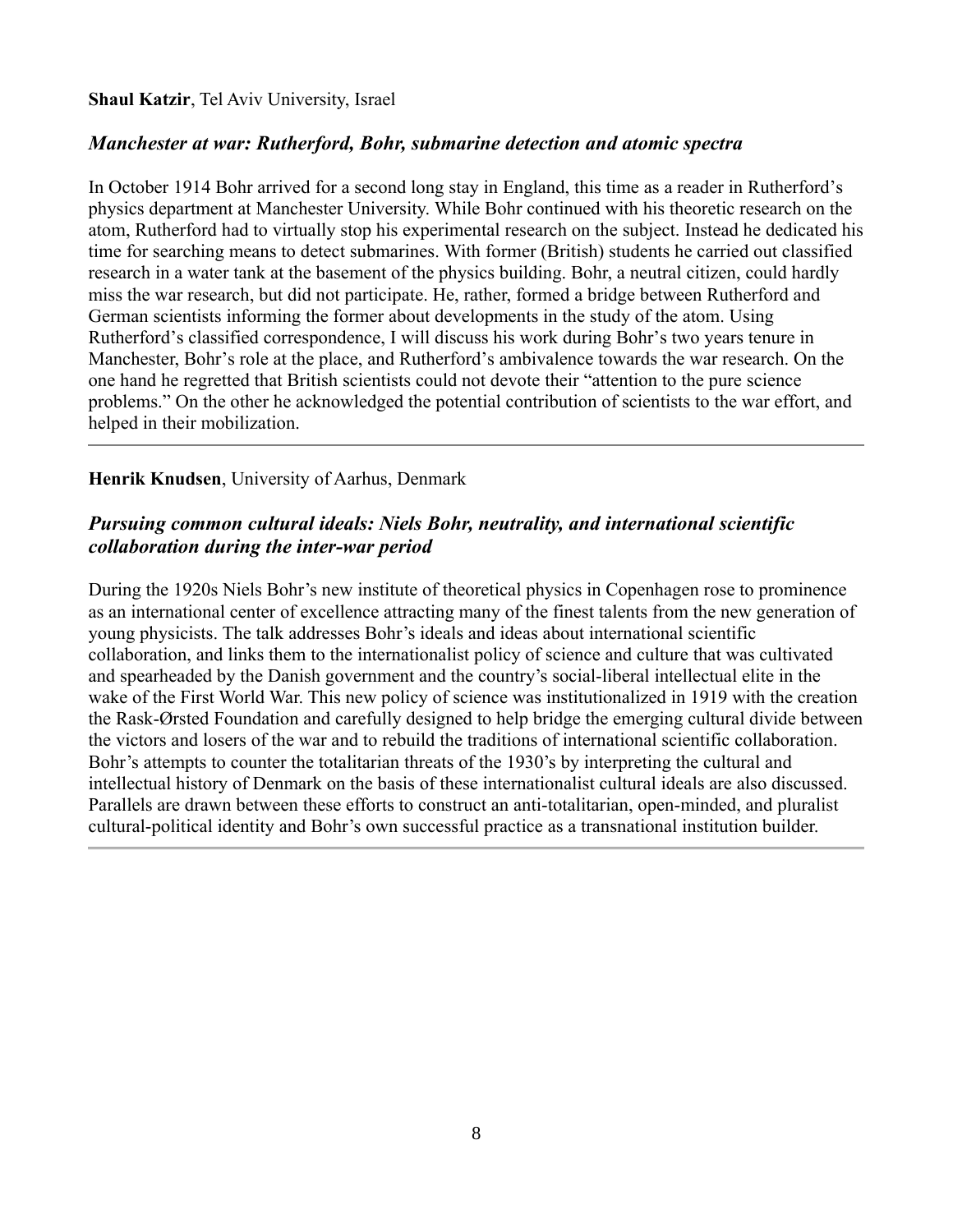#### **Helge Kragh**, University of Aarhus, Denmark

## *The Many Faces of the Bohr Atom*

The atomic model that Bohr proposed in 1913 constituted a break with all earlier models of the atom. Keeping to the theory's basic postulates, he conceived the model as preliminary and immediately began developing and modifying it. Strictly speaking there was no "Bohr atom" but rather a series of different models sharing some common features. There is a great deal of difference between the 1913 Bohr "pancake model," the 1922 many-quantum orbital model, and the more symbolic and unvisualizable 1924 model associated with the Bohr–Kramers–Slater theory. I shall pay particular attention to the second of these models which Bohr ambitiously used in describing the electron configurations of all elements in the periodic table. It is still something of a mystery how he arrived at these configurations and how seriously he took the model as a realistic picture of the atom.

#### **Michiyo Nakane**, Kawasaki, Japan

### *Bohr's Introduction to Action-Angle Variables in a 1918 Paper*

Action-angle variables provide one of the most important mathematical techniques for quantum theory. These variables originated in Charlier's books on celestial mechanics published in 1902 and 1907. Charlier performed a canonical transformation defined by a particular generating function and attained new canonical variables constructed by angle variables and action integrals. Noting Charlier's argument, Schwarzschild defined action-angle variables and used them for an explanation of Stark effects in 1916. However, he did not present action variables in the form of  $I_i = \int p_i dq_i$ , but he noted variables that have the same dimension as the action integrals that construct canonical variables together with angle variables,  $\omega_i = n_i t + \beta_i$ , where t is time,  $n_i$  is the mean motion, and  $\beta_i$  is the initial value of the angle. In a 1918 paper entitled "On the Quantum Theory of Line-Spectra," Bohr mentioned that Kramers showed him a way to make  $I_i$  and  $\omega_i$  canonical conjugates. An origin of formation of action-angle variables that we find in textbooks of mechanics today first appeared here. Then, Bohr developed his idea of a conditionally periodic system using the action variables *Ii*.

**Michael Nauenberg**, University of California, Santa Cruz

*What happened to the Bohr-Sommerfeld elliptic orbits in Schrödinger's wave mechanics?*

No abstract as yet provided.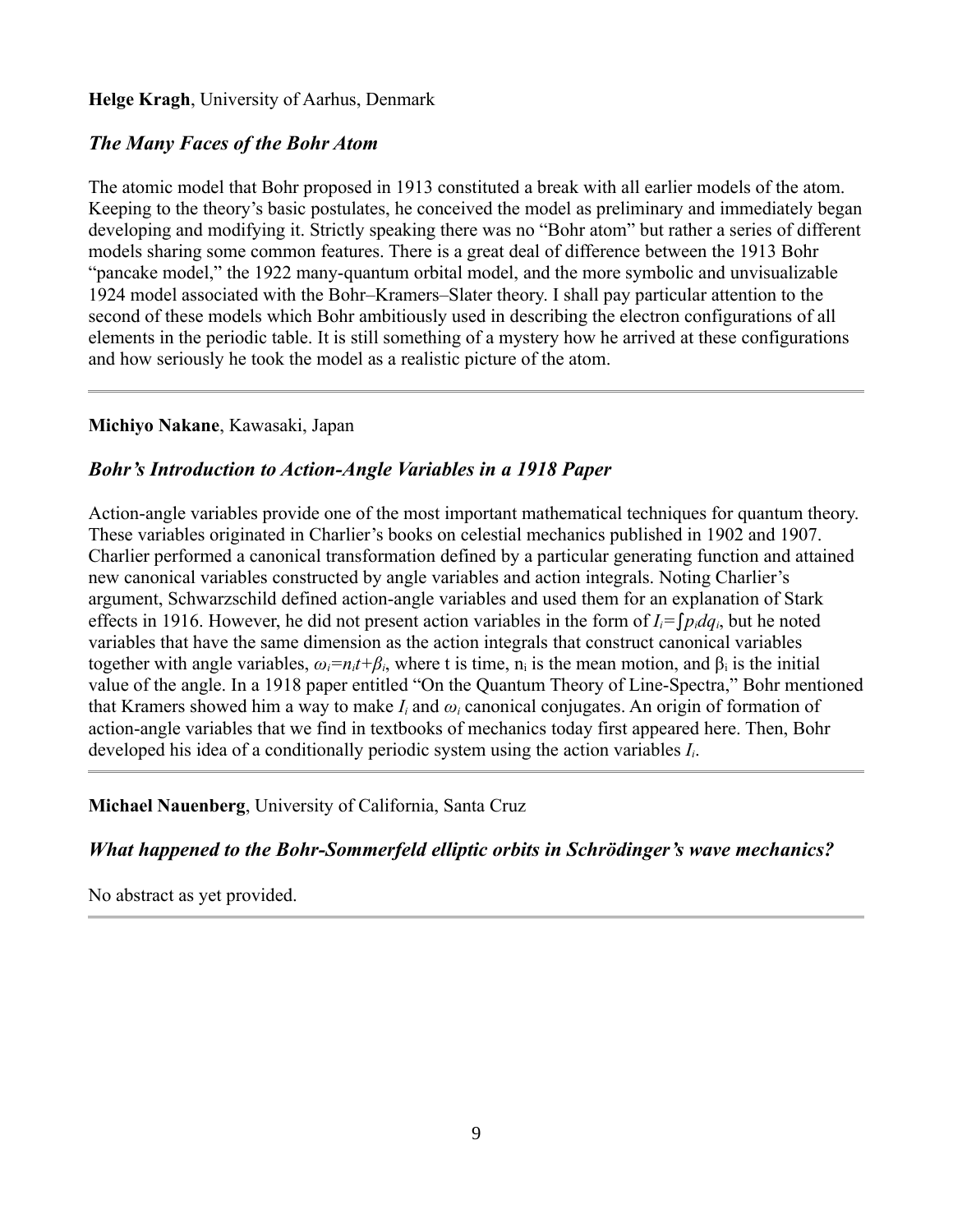**Jaume Navarro**, University of the Basque Country, Spain

## *Plum puddings and Bohr's atom*

Folk history of science speaks about a plum pudding atomic *model*, formulated by J.J. Thomson with the use of his corpuscles (electrons), which was largely abandoned after Ernest Rutherford's experiments and Niels Bohr's quantum atom. In this paper I explore two related issues: to what extent should we understand Thomson's views as a *model* for the atom, and what happened with this *model* in the years after 1913. I will argue that J.J. Thomson did not formulate a consistent atomic *model* with electrons as the main building block, since his views on electricity, matter and radiation always relied on what he called "Faraday tubes". These consisted of ether vortical tubes whose properties were meant to explain the mass and electrification of the corpuscles and of the atoms. They also became the physical structures underpinning any explanation of quantum phenomena like atomic spectra, the emission of light and, later on, in the late 1920s, electron diffraction. Thus, the only *model* he consistently defended were these Faraday tubes rather than a plum pudding atom.

## **Kristian H. Nielsen**, University of Aarhus, Denmark

## *The Bohr atom bound in cloth: comparing popular books about atomic physics in Germany, Britain, and Denmark, 1918‒1927*

The rise of quantum theory in the early decades of the twentieth century sparked numerous popular books, all of which presented in words, and a few in images, new scientific ideas about the structure of the atom to the general public. In Germany, physicists Leo Gratz and Arnold Sommerfeld published Die Atomtheorie (1918) and Atombau und Spektrallinien (1919), respectively; US physicist and inventor Albert Crehore criticized Bohr's theory in his The Atom (1919); British physicist Edward Andrade and Norman Robert Campbell in separate books elucidated The Structure of the Atom (both 1923); and in Denmark popular science writer Helge Holst and Dutch physicist Hendrik A. Kramers co-authored a book about Bohr's theory of the atom (1922) that was later translated into English, German, Spanish, and Dutch. This paper compares these and other contemporary "atomic books" with respect to their cultural context, publication history, authorship, intended readers, analogies used to explain in words the new atomic physics, and iconography. It will be argued that these books served a range of purposes from plain popularisation to scientific contemplation.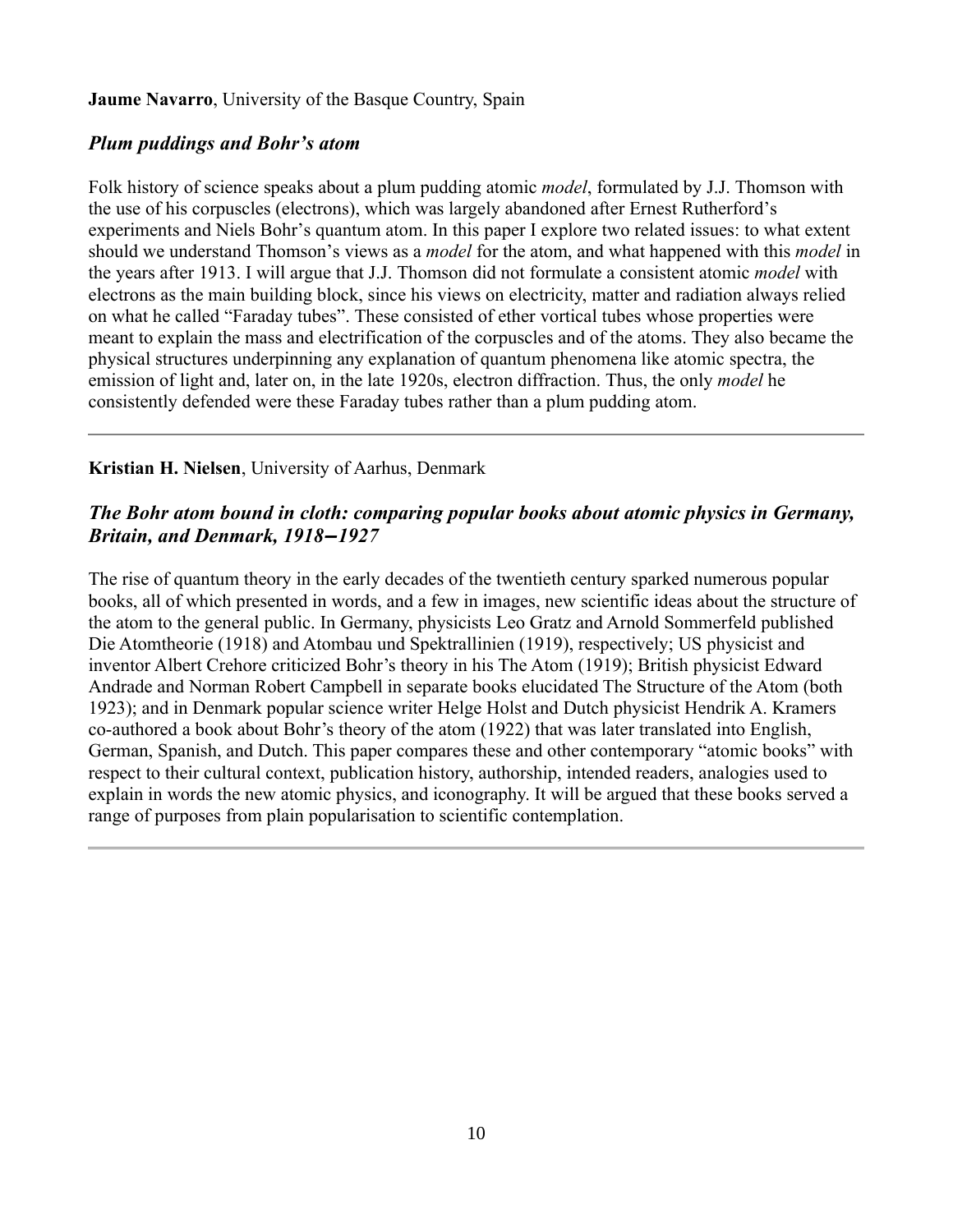**Gábor Palló**, Budapest University of Technology and Economics, Hungary

## *The Bohr model's early reception in Hungary: Hevesy and Bohr*

The Bohr model arrived in Budapest very soon, in November 1913, almost simultaneously with the publication of the last paper of Bohr's trilogy. This fast reception is not unique as we can learn from Helge Kragh's study on the British and German case. Hungary, however, did not excel with front line researches in the field of atomic structure. The later famous nuclear physicists like Leo Szilard, Eugene Wigner or Edward Teller were still too young to contribute to the reception of the Bohr model. The main actor of the reception was George Hevesy, Bohr's friend and colleague. Their close relation explains that Hevesy understood Bohr's theory in statu nascendi. Besides speaking about the Bohr – Hevesy relationship, the paper tries to provide a picture on the open mindedness of a traditionally thinking peripheral scientific community that faced with disturbing new ideas and gave impetus to young people who became successful some decades later.

### **Peter Robertson**, University of Melbourne, Australia

## *Birthplace of a New Physics – The Early History of the Niels Bohr Institute*

The foundation in 1921 of the Niels Bohr Institute in Copenhagen was to prove an important event in the birth of modern physics. From its modest beginnings as a small three-storey building and a handful of physicists, the Institute underwent a rapid expansion over the following years. Under Bohr's leadership, the Institute provided the principal centre for the emergence of quantum mechanics and a new understanding of Nature at the atomic level. Over sixty physicists from 17 countries came to collaborate with the Danish physicists at the Institute during its first decade. The Bohr Institute was the first truly international centre in physics and, indeed, one of the first in any area of science. The Institute provided a striking demonstration of the value of international cooperation in science and it inspired the later development of similar centres elsewhere in Europe and the United States. In this talk I will discuss the origins and early development of the Institute and examine the reasons why it became such an important centre in the development of modern physics.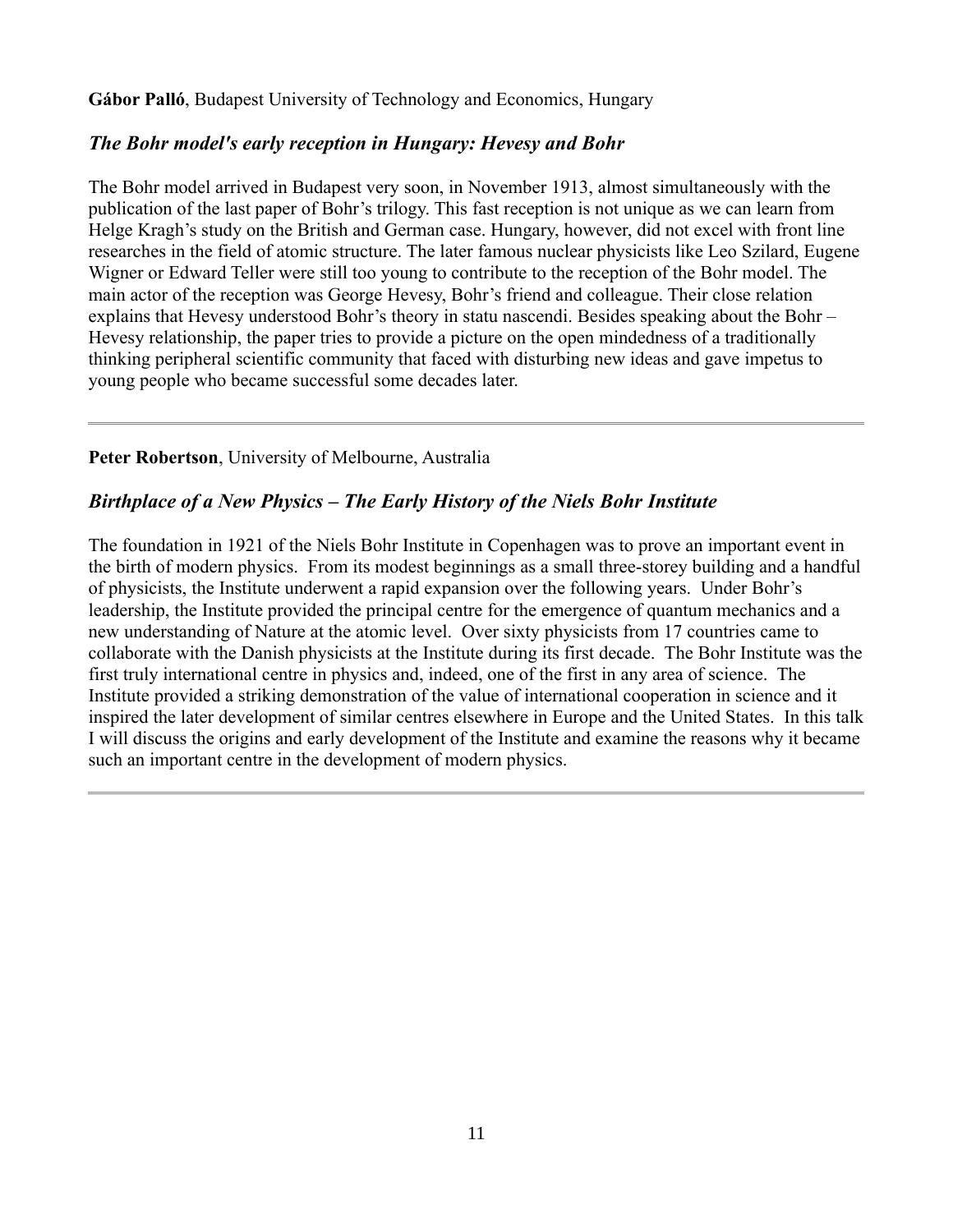#### **Robert Rynasiewicz**, Johns Hopkins University, U.S.A.

## *The(?) Correspondence Principle*

One finds, even in texts by distinguished physicists, diverse enunciations of the correspondence principle. Typical is that quantum mechanics should agree with classical mechanics in some appropriate limit. Most commonly, the limit specified is that of high quantum numbers, or of large masses and orbits of large dimensions. But sometimes it is specified as mean behavior when large numbers quanta are involved, or sometimes even as just the average of quantum mechanical variables. Sometimes, the principle is even taken as a prescription for replacing each classical dynamical observable with an appropriate mathematical operator. In 1918, however, Bohr proposed what he would later call the correspondence principle as a way of deriving amplitudes and polarizations of emitted and absorbed spectral lines. I will begin with Bohr's principle and trace the evolution of correspondence considerations through the 1920's, with a view as to whether in each case it is supposed to play the role of a theorem, an adequacy constraint, an inductive hypothesis or a heuristic.

### **Arne Schirrmacher**, Humboldt University, Germany

## *Models at an Exhibition. The Planetary Atom on Display in Europe and What this Meant for Science*

As far as it is known, Bohr himself only produced more or less schematic drawings of his atomic model, which can be found in his notes, letters and manuscripts or which have been produced for him to be used in his lectures. Others, however, in particular in Germany and Britain built real threedimensional physical models, which found their way into prominent museums and big exhibitions. My talks reconstructs the trajectories Bohr's ideas took in disciplinary and popular spaces and analyzes the motivations for physicists like Arnold Sommerfeld, Wolfgang Pauli, Lawrence Henry Bragg or Douglas Hartree to step out of modest theory into proposals of atomic iconography. Unlike later objects that were directly manufactured for schools or museums the early physical wood-and-brass interpretations were part of a process of scientific reflection and interpretation of Bohr's atomic model, and a epistemological means to extend his findings in order to explain problems like shape, bonding and stability of atoms and molecules. In this way they represented procedures of approximation, computational strategies as well as descriptive vocabulary in the same way as they provided a popular image of modern physics. This peculiar spell they exerted on many viewers, even physicists could not evade. Lawrence Bragg noted on a visit of Bohr at the London Science Museum in 1946, where models of the early 1920s were still on display, that he "even found Bohr himself gazing at them in a fascinated way  $\ldots$ "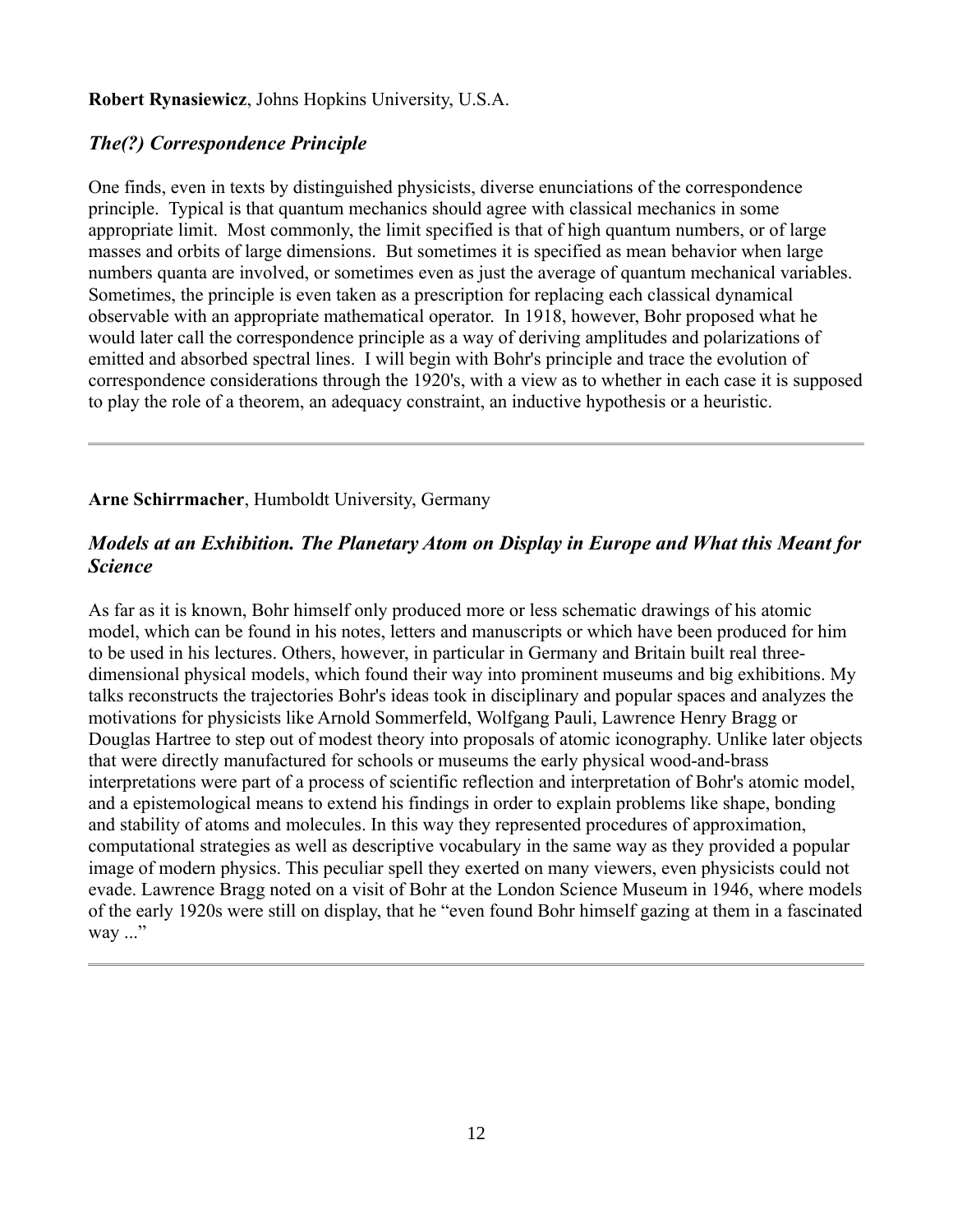**Shan Gao**, University of Sydney, Australia and Chinese Academy of Sciences, China

#### *How do electrons move in atoms? ‒ From the Bohr model to quantum mechanics*

Niels Bohr proposed what is now called the Bohr model of the atom in 1913. He suggested that electrons are particles and they undergo two kinds of motion in atoms; they either move continuously around the nucleus in certain stationary orbits or discontinuously jump between these orbits. The Bohr model was latterly replaced by quantum mechanics, in which the physical state of an electron is described by a wave function. What, then, does the wave function truly represent? Exactly what are electrons? And how do they move in atoms? In this talk, I will show that a deep analysis of protective measurements and the mass and charge distributions of a single quantum system may provide the answers. It turns out that microscopic particles such as electrons are indeed particles, while their motion is not continuous but essentially discontinuous and random, displaying wave-like behavior. Moreover, the wave function represents the state of random discontinuous motion of particles, and in particular, the modulus square of the wave function gives the objective probability density of the particles being in certain locations. In some sense, this new picture of quantum reality can be regarded as a certain extension of Bohr's discontinuous quantum jumps.

**Brigitte Van Tiggelen**, Catholic University of Louvain, Belgium, and **Annette Lykknes**, Norwegian University of Science and Technology, Norway

#### *Ida Noddack and the fission proposal: the actor's perspective*

The establishment of Bohr's atomic model changed the way the Periodic Table of Elements was used, in particular when it comes to the search and the discovery of missing elements, which is the context within which the discovery of fission took place. When in 1934 Ida Noddack suggested the possibility that the nucleus might break up into several large fragments during nuclear reactions, she was commenting Enrico Fermi's claim of having produced element 93 by bombarding uranium with slow neutrons. Her criticism and suggestion however went unnoticed

The case only resurfaced in history of science several decades later and the fact that Ida Noddack's proposal was ignored has been interpreted in a wide variety of frameworks: gender, politics, disciplinary boundaries between chemistry and physics, authority loss, prematurity in scientific discovery etc. Some of these interpretations have failed to provide the context and the expertise on which Ida Noddack relied when criticizing the way new elements were allegedly produced, yielding sometimes anachronistic claims she never made herself. In this paper we draw on previously unused archival material to provide the actors' perspective. Among others, we will contrast the views of Meitner and Noddack on matter, the periodic table, and the manufacture of missing elements.